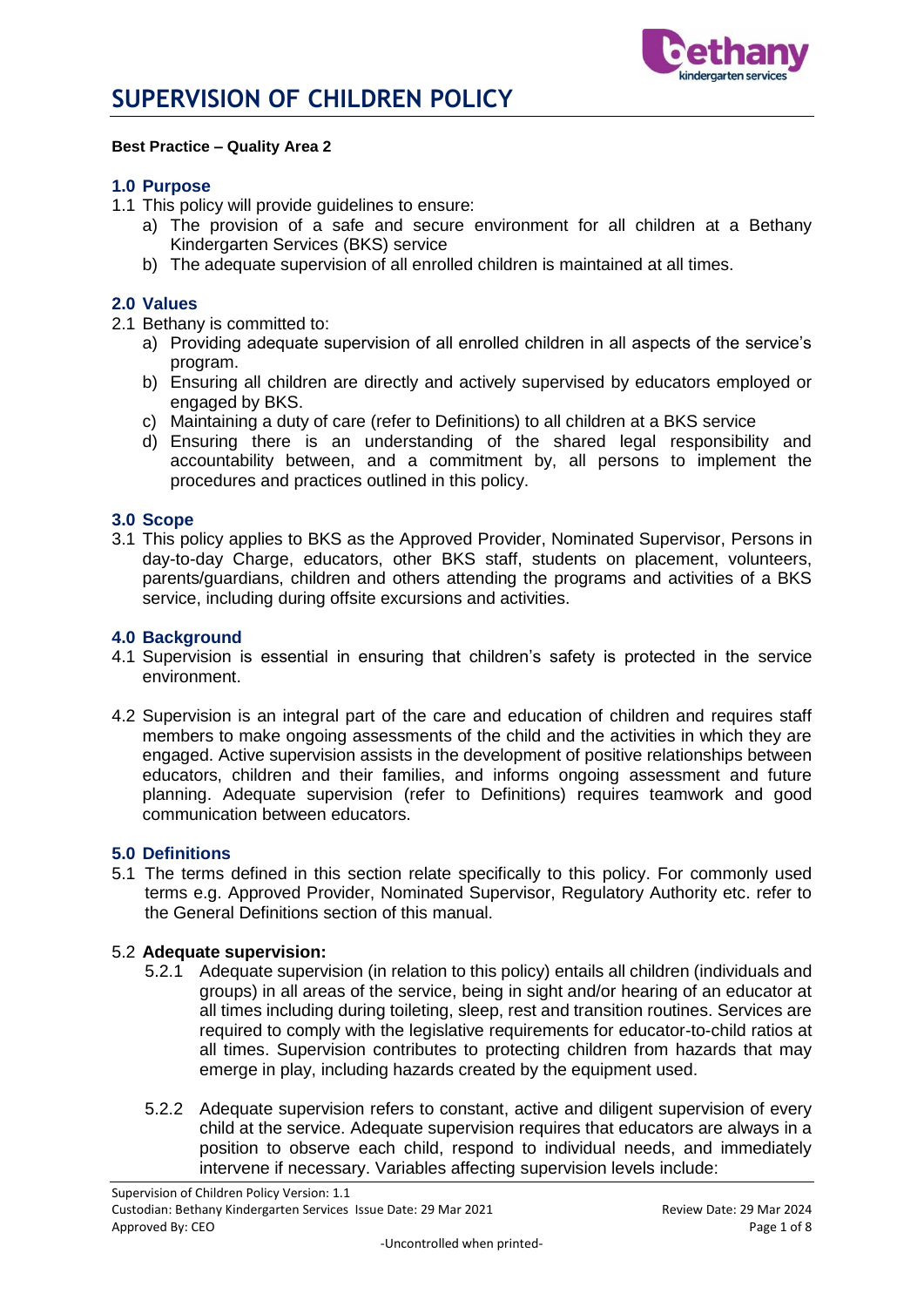

- a) Number, age and abilities of children
- b) Number and positioning of educators
- c) Current activity of each child
- d) Areas in which the children are engaged in an activity (visibility and accessibility)
- e) Developmental profile of each child and of the group of children
- f) Experience, knowledge and skill of each educator
- g) Need for educators to move between areas (effective communication strategies).
- 5.3 **Attendance record:** kept by the service to record details of each child attending the service including name, time of arrival and departure, signature of person delivering and collecting the child or of the Nominated Supervisor or educator (Regulation 158(1)).
- 5.4 **Duty of care:** a common law concept that refers to the responsibilities of organisations and staff to provide people with an adequate level of protection against harm and all reasonable foreseeable risk of injury. In the context of this policy, duty of care refers to the responsibility of education and care services and their staff to provide children with an adequate level of care and protection against foreseeable harm and injury.
- 5.5 **Hazard:** a source or situation with a potential for harm in terms of human injury or ill health, damage to property, damage to the environment or a combination of these.

# 5.6 **Incident, Injury, Trauma and Illness Record:**

- 5.6.1 Contains details of any incident, injury, trauma or illness that occurs while the child is being educated and cared for by the service. Any incident, injury, trauma or illness must be recorded as soon as is practicable but not later than 24 hours after the occurrence. Details required include the:
	- a) Name and age of the child
	- b) Circumstances leading to the incident, injury, trauma or illness (including any symptoms)
	- c) Time and date
	- d) Details of action taken by the service including any medication administered, first aid provided or medical personnel contacted
	- e) Details of any witnesses
	- f) Names of any person the service notified or attempted to notify, and the time and date of this
	- g) Signature of the person making the entry, and time and date of this.
- 5.6.2 These details need to be kept for the period of time specified in Regulation 183. A sample *Incident, Injury, Trauma Record and an Illness Record* is available on the ACECQA website.
- 5.7 **Notifiable incident:** an incident involving workplace health and safety that is required by law to be reported to WorkSafe Victoria. Notification is required for incidents that result in death or serious injury/illness, or dangerous occurrences. For a complete list of incidents that must be reported to WorkSafe Victoria, refer to the *Guide to Incident Notification* on the WorkSafe Victoria website: [www.worksafe.vic.gov.au](http://www.worksafe.vic.gov.au/)

## 5.8 **Serious incident**

- 5.8.1 A serious incident (Regulation 12) is defined as any of the following:
	- a) the death of a child while being educated and cared for at the service or following an incident while being educated and care for by the service.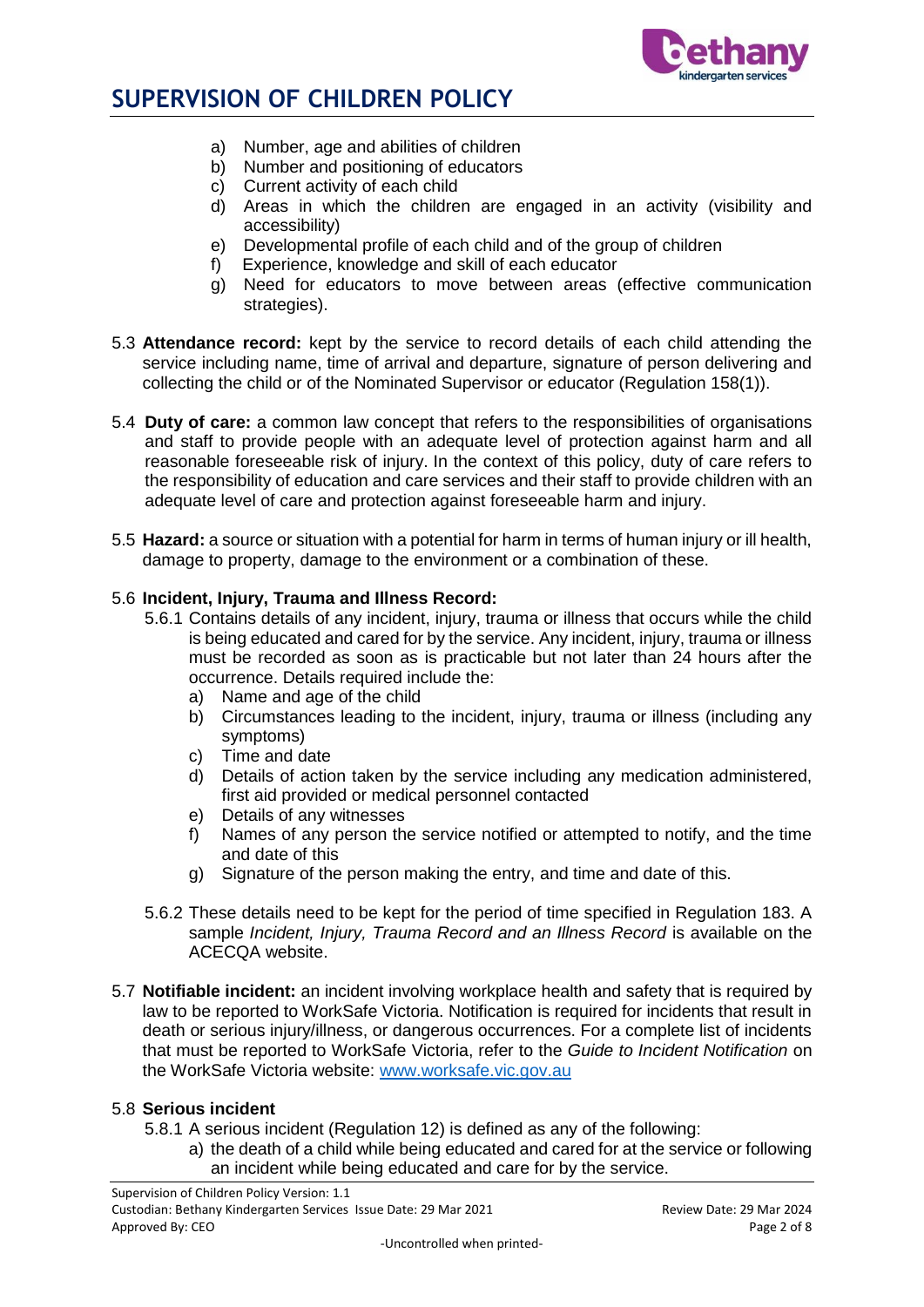

- b) any incident involving serious injury or trauma to a child while the child is being educated and cared for, which:
	- i. a reasonable person would consider required urgent medical attention from a registered medical practitioner; or
	- ii. the child attended or ought reasonably to have attended a hospital e.g. a broken limb\*
	- iii. any incident involving serious illness of a child while that child is being educated and cared for by a service for which the child attended, or ought reasonably to have attended, a hospital e.g. severe asthma attack, seizure or anaphylaxis\*

NOTE: In some cases (for example rural and remote locations) a General Practitioner conducts consultation from the hospital site. Only treatment related to serious injury, illness or trauma is required to be notified, not other health matters.

- iv. any emergency for which emergency services attended. NOTE: This means an incident, situation or event where there is an imminent or severe risk to the health, safety or wellbeing of a person at an education and care service. It does not mean an incident where emergency services attended as a precaution.
- c) a child appears to be missing or cannot be accounted for at the service
- d) a child appears to have been taken or removed from the service in a manner that contravenes the National Regulations
- e) a child was mistakenly locked in or out of the service premises or any part of the premises.
- 5.8.2 Notifications of serious incidents should be made to the regulatory authority (DET) through the NQA IT System. If this is not practicable, the notification can be made initially in whatever way is best in the circumstances.
- 5.8.3 Some of serious incidents above are also reportable incidents under the Occupational Health and Safety Act 2004 and require notification to WorkSafe.

# **6.0 Responsibilities**

# 6.1 **BKS as the Approved Provider is responsible for:**

- a) Complying with the legislated educator-to-child ratios at all times (Education and Care Services National Law Act 2010: Sections 169, Education and Care Services National Regulations 2011: Regulations 123)
- b) Counting only those educators who are working directly with children at the service and employed by BKS in the educator-to-child ratios (Regulation 122).
- c) Ensuring a minimum of two educators are rostered on duty at all times children are in attendance at the service
- d) Ensuring that children being educated and cared for by the service are adequately supervised (refer to Definitions) at all times they are in the care of that service (Education and Care Services National Law Act 2010: Section 165(1), (2))
- e) Considering the design and arrangement of the service environment to support active supervision. This may be supported by a supervision plan (refer to Attachment  $1 -$ Sample supervision risk management template)
- f) Identifying high-risk activities, including excursions (refer to Excursions and Service Events Policy), through a risk management process, and implementing strategies to improve children's safety e.g. increasing adult-to-child ratios above regulatory requirements (Regulation 100,101)
- g) Ensuring supervision standards are maintained during educator breaks, including during lunch breaks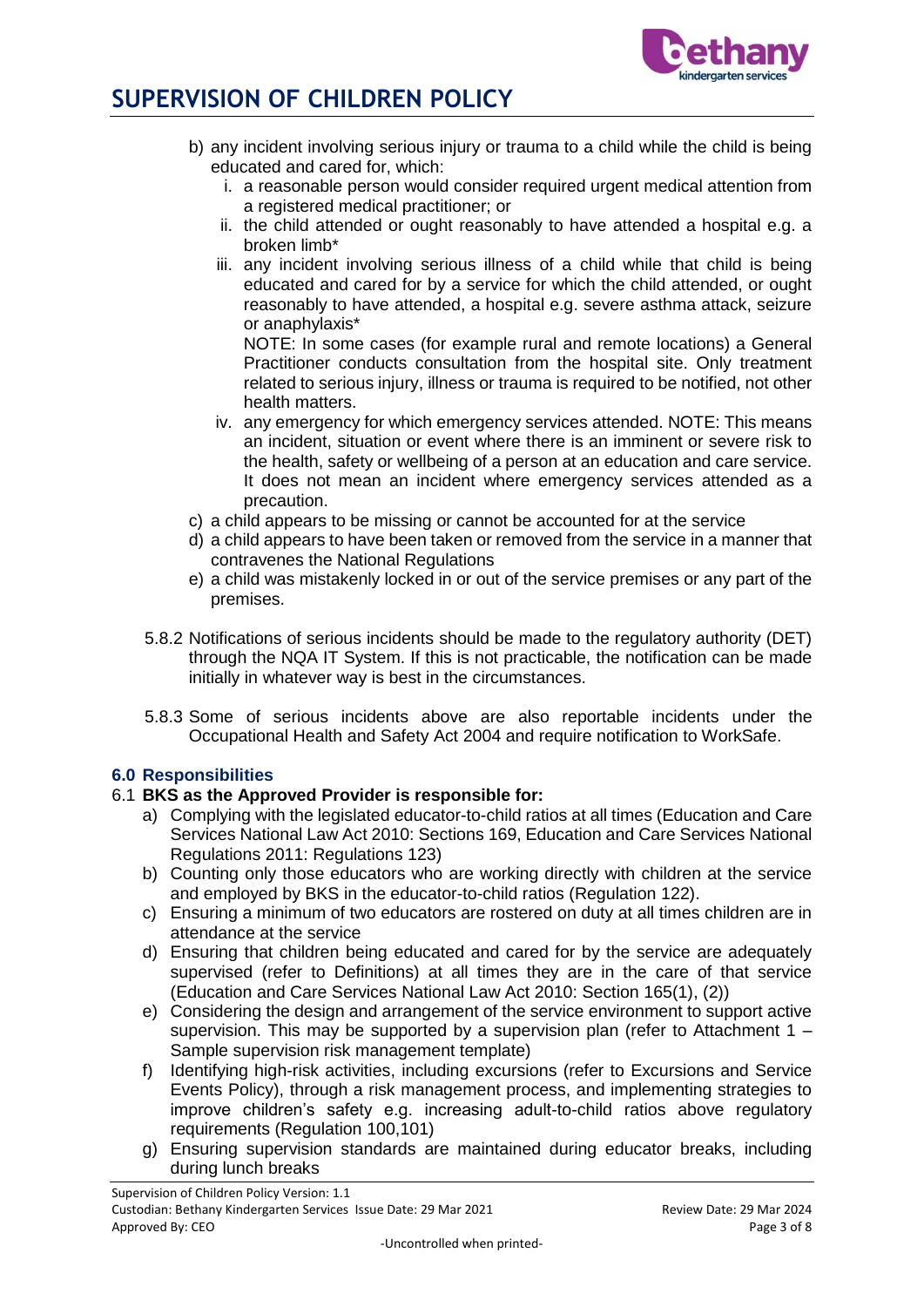

- h) Providing safe play spaces for children, which allow for adequate supervision, including safe fall zones, good traffic flow, maintenance of buildings and equipment, and minimising trip hazards
- i) Providing staff rosters, and casual and relief staff lists
- j) Developing procedures to inform casual and relief staff about the supervision strategies outlined in this policy
- k) Notifying the Regulatory Authority (DET) within 24 hours of:
	- i. a serious incident (refer to Definitions) occurring at the service, including when a child appears to be missing or cannot be accounted for (Education and Care Services National Law Act 2010: Section 174(2)(a), Education and Care Services National Regulations 2011: Regulations 176(2)(a)(ii))
	- ii. a complaint alleging that the health, safety or wellbeing of a child has been compromised or that the law has been breached (Education and Care Services National Law Act 2010: Section 174(2)(b), Education and Care Services National Regulations 2011: Regulations 175(2)(c), 176(2)(b))
- l) Notifying parents/guardians of a serious incident (refer to Definitions) involving their child as soon as possible, but not more than 24 hours after the occurrence
- m) Reporting notifiable incidents (refer to Definitions) to WorkSafe Victoria
- n) Evaluating supervision procedures regularly in consultation with the Nominated Supervisor and educators.
- o) Ensuring that educators and staff comply with the service's Road Safety and Safe Transport Policy
- p) Encouraging parents/guardians to comply with the service's Road Safety and Safe Transport Policy.

# 6.2 **The Nominated Supervisor and Persons in Day-to-Day Charge are responsible for:**

- a) Ensuring that the prescribed educator-to-child ratios are met at all times and that educators have required qualifications (Education and Care Services National Law Act 2010: Sections 169(3)&(4), Education and Care Services National Regulations 2011: Regulations 123,)
- b) Counting only those educators who are working directly with children at the service in the educator-to-child ratios (Regulation 122).
- c) Ensuring a minimum of two educators are rostered on duty at all times children are in attendance at the service
- d) Ensuring that children being educated and cared for by the service are adequately supervised (refer to Definitions) at all times they are in the care of that service (Education and Care Services National Law Act 2010: Section 165(2))
- e) Considering the design and arrangement of the service environment to support active supervision. This may be supported by a supervision plan (refer to Attachment  $1 -$ Sample supervision risk management template)
- f) Maintaining safe play spaces for children, which allow for adequate supervision, including safe fall zones, good traffic flow, maintenance of buildings and equipment, and minimising trip hazards
- g) Managing the risks of abuse or harm to each child, including fulfilling duty of care (refer to Definitions) and legal obligations to protect children and prevent any reasonable, foreseeable risk of injury or harm
- h) Identifying high-risk activities, including excursions (refer to Excursions and Service Events Policy, Road Safety and Safe Transport Policy), through a risk management process, and implementing strategies to improve children's safety e.g. increasing adult-to-child ratios above regulatory requirements (Regulation 101(2))
- i) Ensuring supervision standards are maintained during educator breaks, including during lunch breaks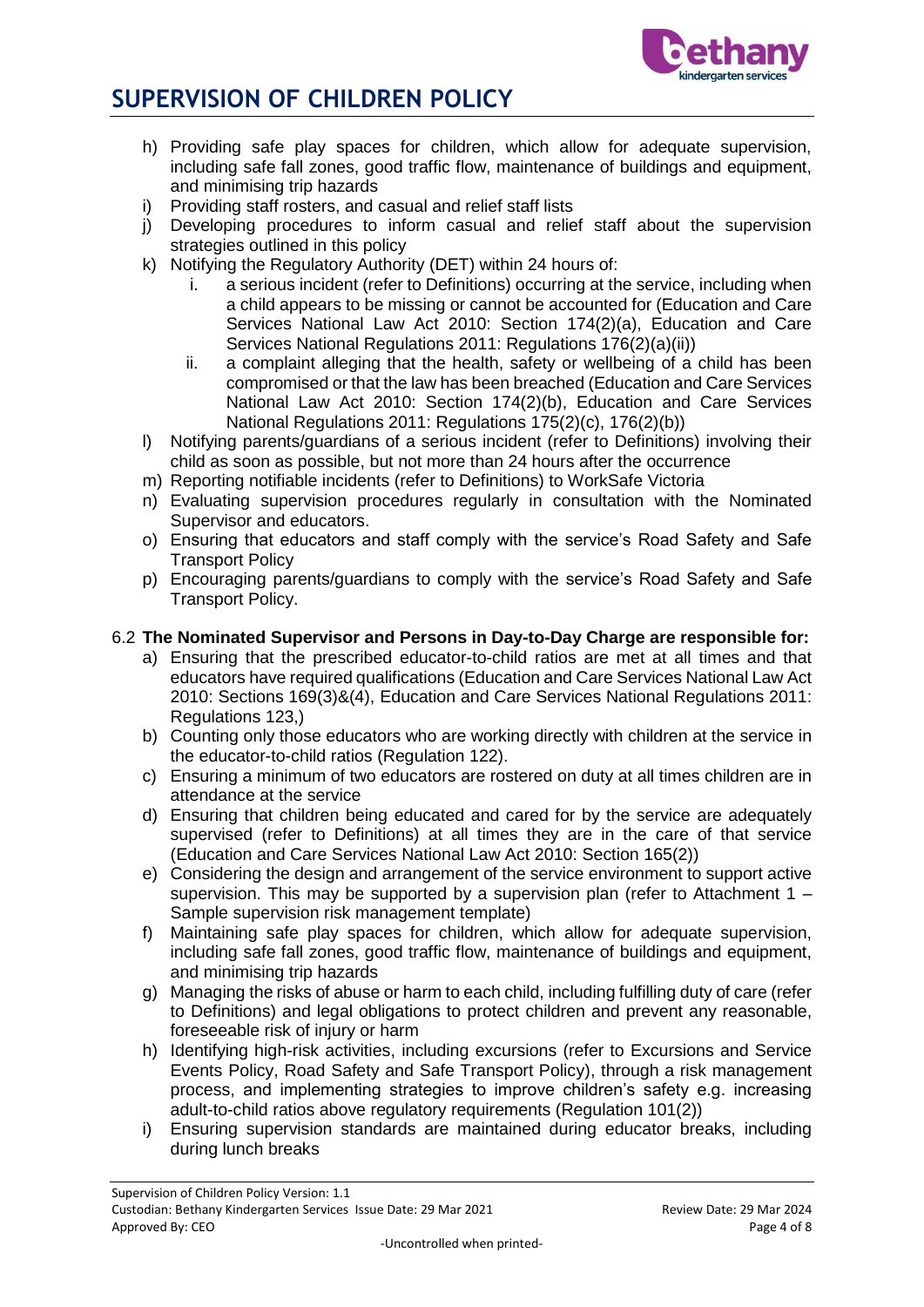

- j) Evaluating supervision practices regularly in consultation with other educators and BKS as the Approved Provider.
- k) Ensuring that educators and staff comply with the service's Road Safety and Safe Transport Policy
- l) Encouraging parents/guardians to comply with the service's Road Safety and Safe Transport Policy.

# 6.3 **Educators and other staff are responsible for:**

- a) Providing adequate supervision (refer to Definitions) at all times
- b) Being alert to, and aware of, risks and hazards and the potential for incidents and injury throughout the service and not just within their own immediate area, and using supervision skills to reduce or prevent incident or injury to children and adults
- c) Managing the risks of abuse or harm to each child, including fulfilling duty of care (refer to Definitions) and legal obligations to protect children and prevent any reasonable, foreseeable risk of injury or harm
- d) Developing procedures to ensure that all children are accounted for, including by referring to attendance records (refer to Definitions) at various times throughout the day, both before and after outdoor activities
- e) Adjusting supervision strategies to suit the service environment, educator skills, and age mix, dynamics and size of the group of children being supervised and the activities being undertaken
- f) Maintaining a duty of care to children at all times (including when the child is on the premises but not signed into or out of the care of the service and the parent/guardian or person delivering or collecting the child is responsible for supervising that child)
- g) Communicating with other educators regularly to ensure adequate supervision at all times
- h) Informing parents/guardians, volunteers and students at the service about the Supervision of Children Policy and the ways that they can adhere to its procedures
- i) Ensuring doors and gates are closed at all times to prevent children from leaving the service unaccompanied or from accessing unsupervised/unsafe areas of the service
- j) Deciding when to interrupt and redirect children's play to ensure safety at all times
- k) Identifying opportunities to support and extend children's learning while also recognising their need to play without adult intervention
- l) Conducting daily safety checks of the environment to assess safety and to remove hazards
- m) Arranging the environment (equipment, furniture and experiences) to ensure effective supervision while also allowing children to access quiet/private spaces
- n) Providing direct and constant supervision when a child is near water (refer to Water Safety Policy) or near a road (refer to Road Safety and Safe Transport Policy)
- o) Conducting a risk assessment prior to an excursion to identify risks to health, safety or wellbeing and specifying how these risks will be managed and minimised (refer to Excursions and Service Events Policy)
- p) Notifying BKS as the Approved Provider in the event of a serious incident (refer to Definitions) occurring at the service or of a complaint being made alleging the health, safety or wellbeing of a child has been compromised
- q) Assisting BKS as the Approved Provider and the Nominated Supervisor to evaluate supervision practices regularly
- r) Supervising children's daily departure from the service and being aware of the person who has authority to collect the child (refer to Delivery and Collection of Children Policy).
- s) Complying with the service's Road Safety and Safe Transport Policy.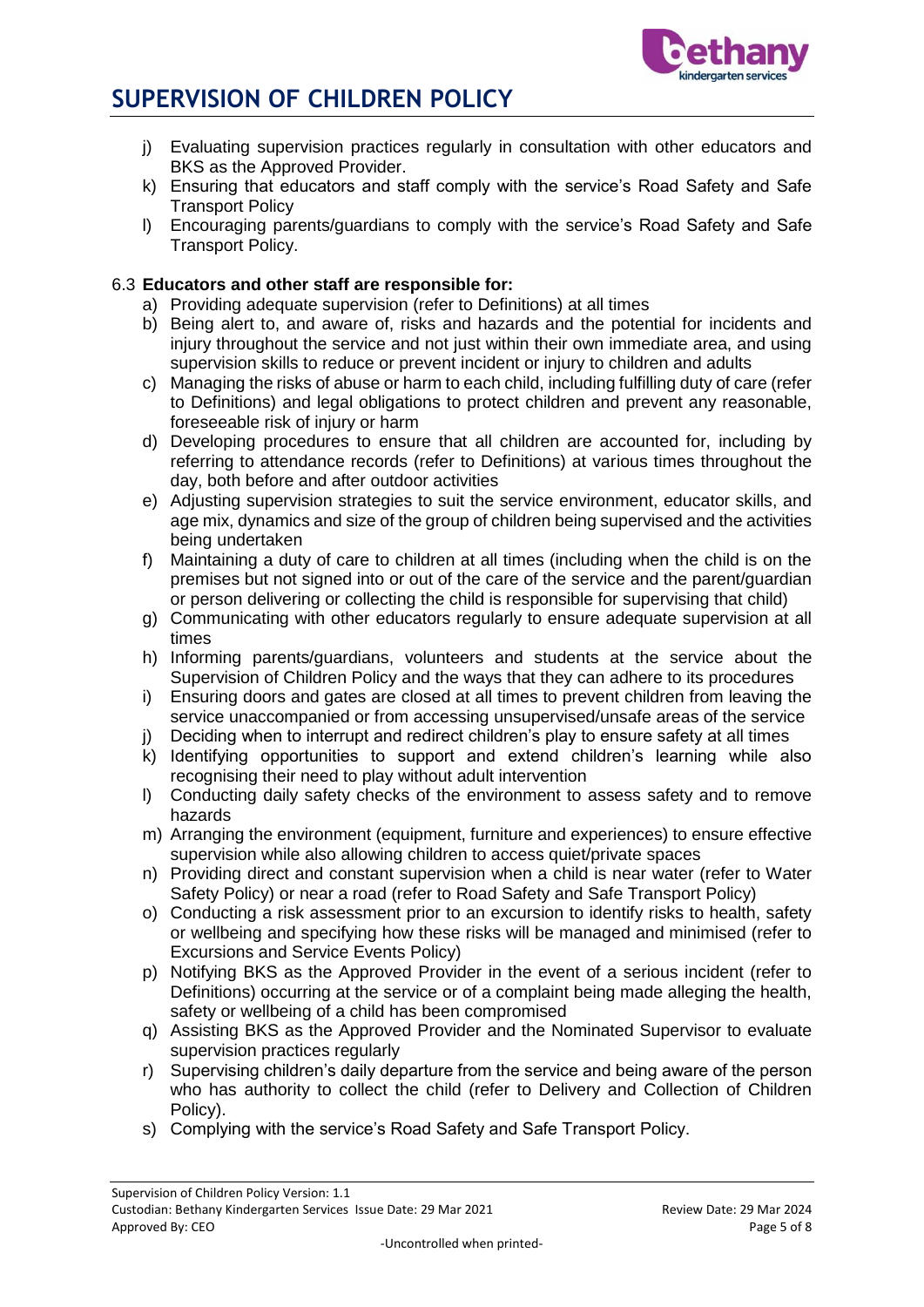



#### 6.4 **Parents/guardians are responsible for:**

- a) Ensuring educators are aware that their children have arrived or departed from the service.
- b) Ensuring that doors and gates, including playground gates, are closed after entry or exit.
- c) Being aware of the movement of other children near gates and doors when entering or exiting the service.
- d) Enabling educators to supervise children at all times by making arrangements to speak with them outside program hours.
- e) Supervising their own children before signing them into the program and after they have signed them out of the program.
- f) Familiarising themselves with the service's Road Safety and Safe Transport Policy
- g) Supervising other children in their care, including siblings, while attending or assisting at the service.
- 6.5 **Volunteers and students,** while at the service, are responsible for following this policy and its procedures.

## **7.0 Evaluation**

- 7.1 In order to assess whether the values and purposes of the policy have been achieved, BKS as the Approved Provider will:
	- a) Seek feedback from everyone affected by the policy regarding its effectiveness.
	- b) Record and monitor complaints and incidents in relation to the supervision of children and amend the policy and procedures as required.
	- c) Keep the policy up to date with current legislation, research, policy and best practice
	- d) Revise the policy and procedures as part of the service's policy review cycle, or as required.
	- e) Notify parents/guardians at least 14 days before making any changes to this policy or its procedures.

## **8.0 Attachments**

8.1 Attachment 1: Supervision risk management template

## **9.0 Related Bethany policies and procedures**

- 9.1 Bethany Group:
	- a) Child Safety and Wellbeing Policy
	- b) Duty of Care Policy
	- c) Reportable Conduct Scheme Procedure
	- d) Responding to Disclosures, Allegations and Suspicions of Abuse

## 9.2 Bethany Kindergarten Services Ltd.:

- a) Child Safe Environment Policy
- b) Complaints and Grievances Policy
- c) Dealing with Medical Conditions Policy
- d) Delivery and Collection of Children Policy
- e) Excursions and Service Events Policy
- f) Incident, Injury, Trauma and Illness Policy
- g) Interactions with Children Policy
- h) Occupational Health and Safety Policy
- i) Road Safety and Safe Transport Policy
- j) Staffing Policy
- k) Water Safety Policy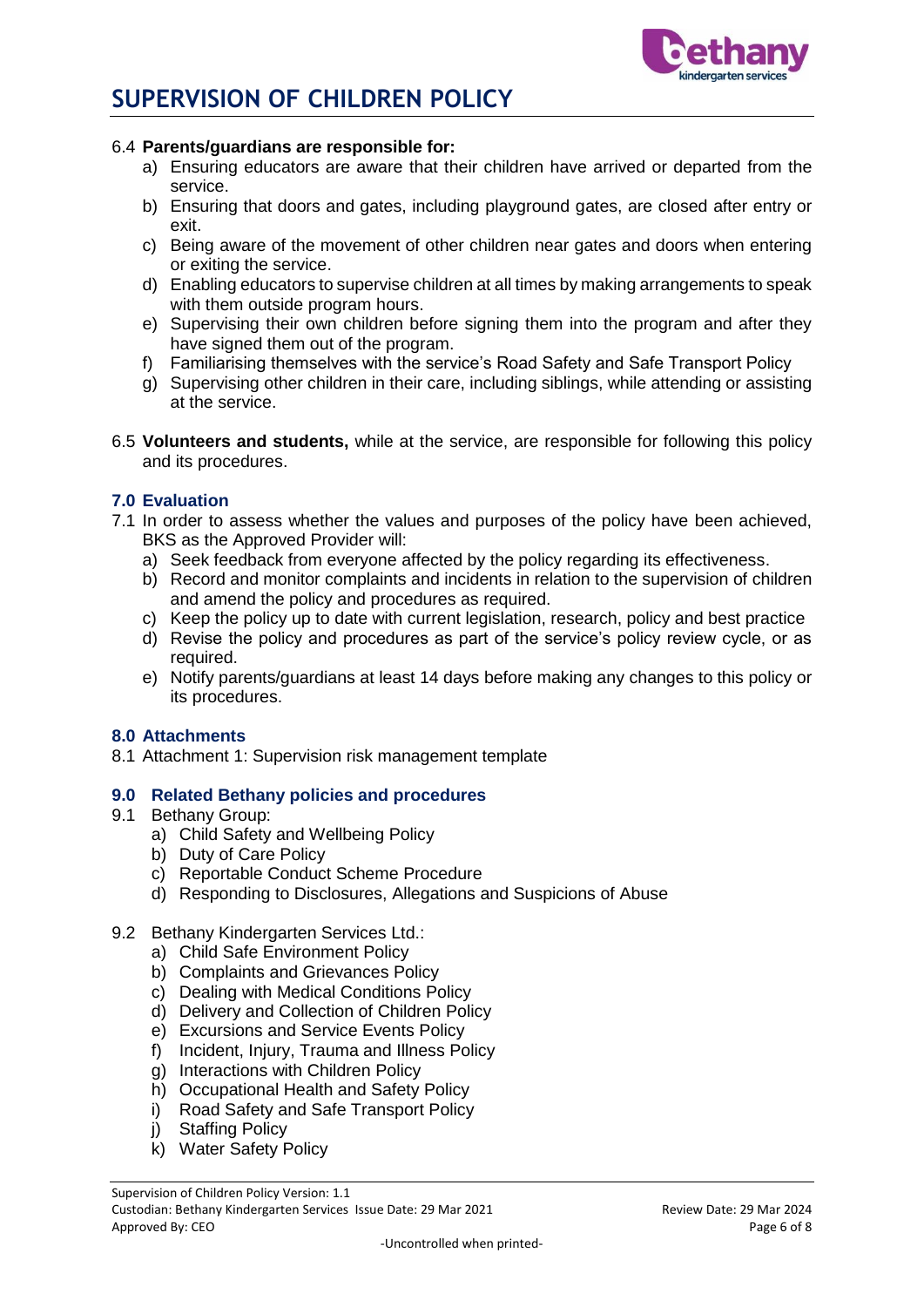

# **10.0 Relevant legislation and standards**

- 10.1 Relevant legislation and standards include but are not limited to:
	- a) Child Safe Standards
	- b) Education and Care Services National Law Act 2010
	- c) Education and Care Services National Regulations 2011
	- d) National Quality Standard, Quality Area 2: Children's Health and Safety
	- e) National Principles for Child Safe Organisations
	- f) Occupational Health and Safety Act 2004 (Vic)

## **11.0 Sources**

- a) Kidsafe:<https://kidsafe.com.au/>
- b) The Royal Children's Hospital Information team (formerly Safety Centre) provides information on safety promotion and injury prevention: www.rch.org.au.
- c) WorkSafe Victoria: [www.worksafe.vic.gov.au](http://www.worksafe.vic.gov.au/)
- d) Guide to the National Quality Standard (ACECQA) <http://acecqa.gov.au/>
- e) Guide to the Education and Care Services National Law 2010 and the Education and Care Services National Regulations 2011 (ACECQA) <http://acecqa.gov.au/>